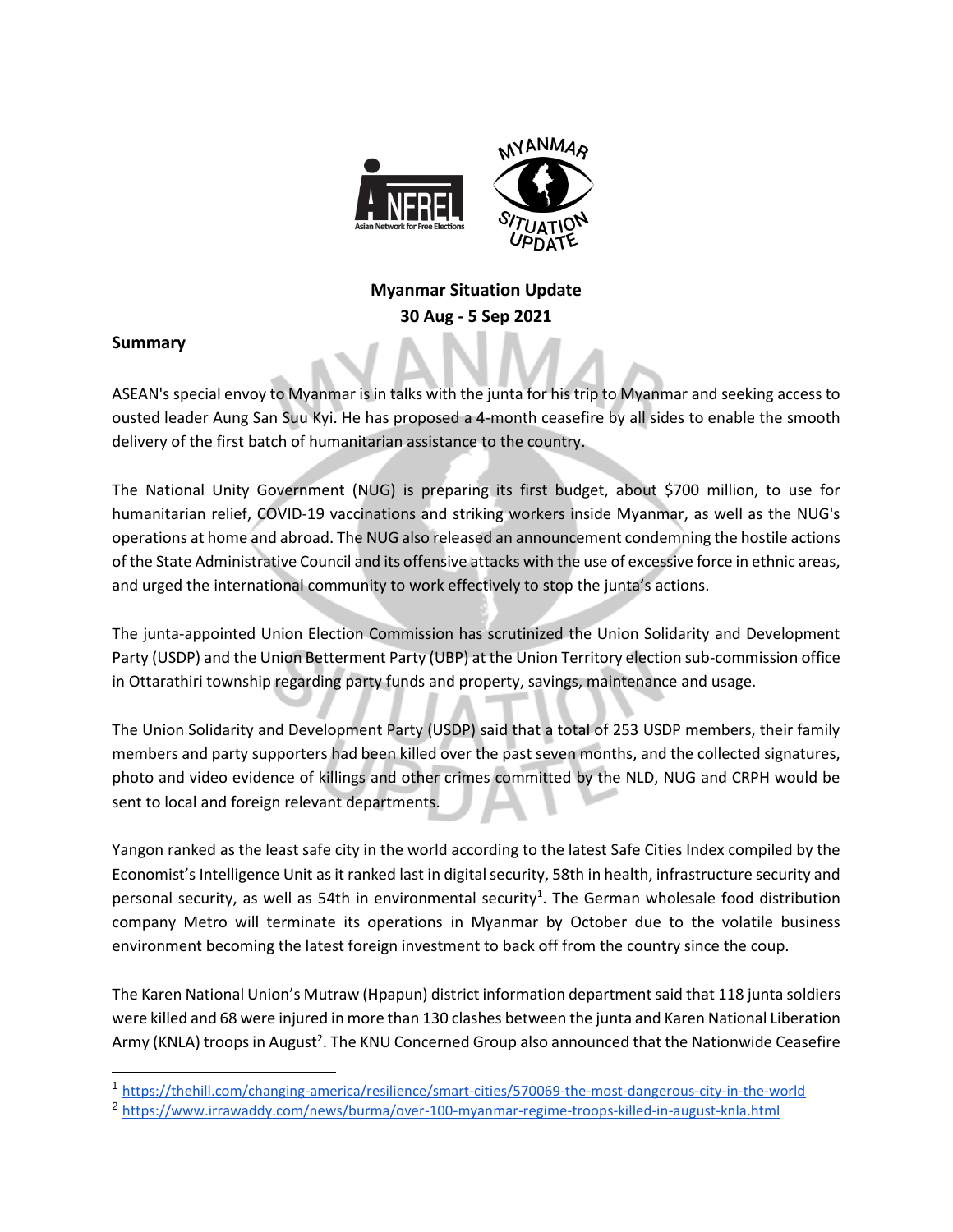Agreement (NCA), is no longer valid due to the military coup and they will support the civilian National Unity Government (NUG) in administrative, military and diplomatic matters.

China's special envoy for Asian affairs Sun Guoxianghas, made a week-long visit to Myanmar in talks with the junta for trade affairs and also discussed Myanmar's political situation while Junta's Vice Chairman Senior General Soe Win, accompanied by senior military officials, left Myanmar for Russia to attend the closing ceremony of the International Army Games 2021 at the invitation of Russian Defense Minister General Kuzhugetovich Shoigu.

Detained U.S. journalist Danny Fenster, managing editor of Frontier Myanmar, has been awarded the John Aubuchon Press Freedom Award, given by the U.S. National Press Club. His family members called for his release by Myanmar authorities as they marked the 100th day of his imprisonment. A journalist from Eleven Media was detained at his house in Myeik township of Tanintharyi Region, before being released on 3 September.

The CNA Myanmar bureau has won the Hinzpeter Awards for their news coverage of police violence during nation-wide demonstrations against a military coup in the country and a Myanmar photographer, who remained unnamed for security reasons, won the top award at photojournalism's biggest annual festival for his coverage of the troubled nation's pro-democracy protests and bloody military crackdown.

As of releasing this weekly update, the junta continues to cut off internet connection used by civilians in Hpakant of Kachin State despite junta's spokesperson saying that there was no separate instruction to cut off the internet in Hpakant.

Protests continued in different parts of Myanmar despite the crackdown by the junta over the week. The clashes between the junta forces and the civil resistance fighters or Ethnic Armed Organizations also emerged in all states and regions except Bago Region.

According to the information compiled by ANFREL, at least 38 bomb blasts happened across Myanmar in the past week. It was reported that at least 8 people were injured and 3 died<sup>3</sup>.

The Assistance Association for Political Prisoners (AAPP) reported that, as of 4 September, 1,046 people have been killed by the junta. 6,230 people are currently under detention and 264 are sentenced. 65 have been sentenced to death and 1,984 are evading arrest warrants<sup>4</sup>. Among those detained by the junta since the coup, about 5,000 or 82% are in unknown locations, posing a serious threat to public security and violating international law<sup>5</sup>.

#### **Colour Code and its Categories**

<sup>3</sup> Annexure I

<sup>4</sup> <https://aappb.org/?p=17482>

<sup>5</sup> [https://www.irrawaddy.com/news/burma/about-5000-of-those-held-by-myanmar-junta-are-in-unknown](https://www.irrawaddy.com/news/burma/about-5000-of-those-held-by-myanmar-junta-are-in-unknown-locations-advocacy-group.html)[locations](https://www.irrawaddy.com/news/burma/about-5000-of-those-held-by-myanmar-junta-are-in-unknown-locations-advocacy-group.html)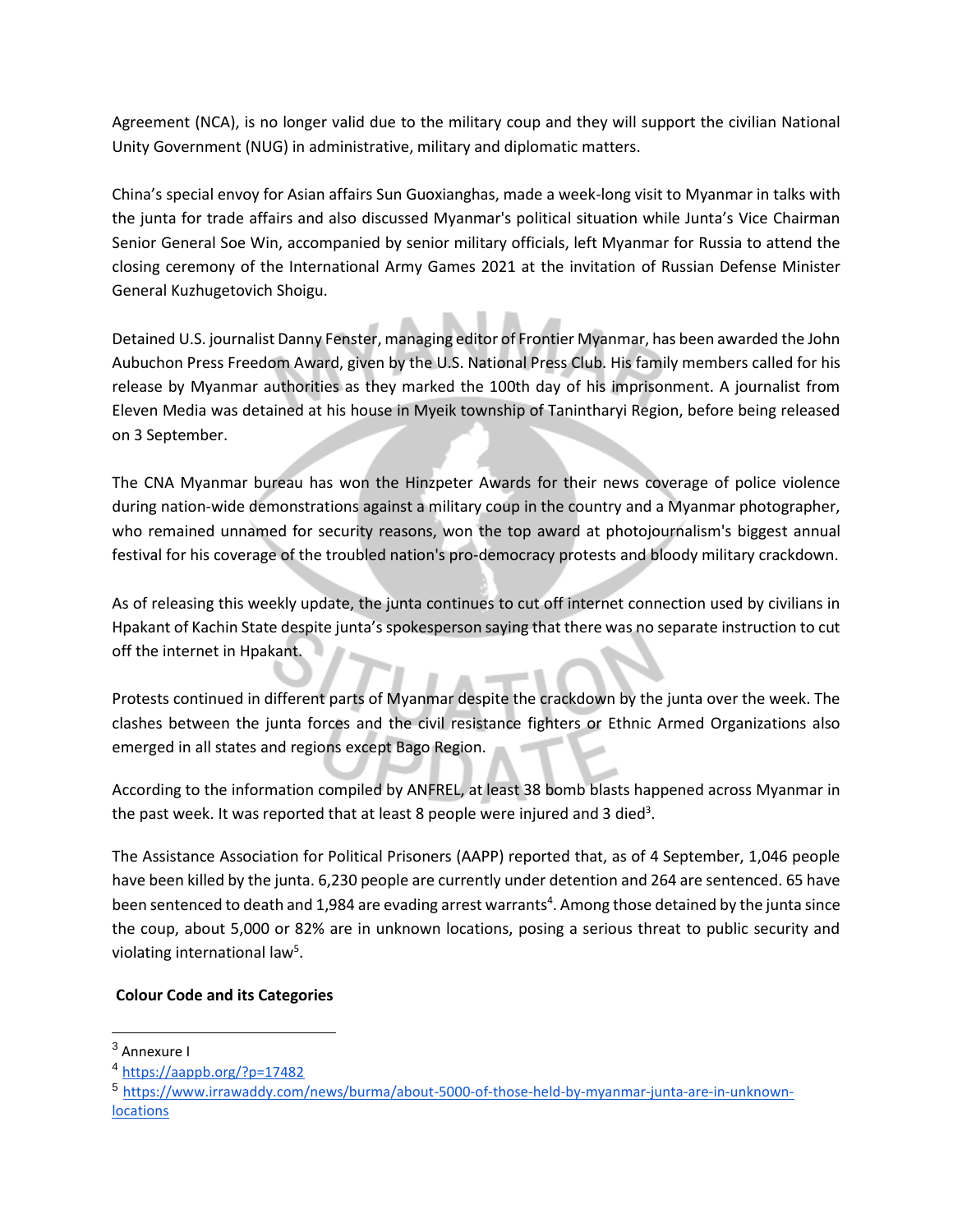| Political | Repression by | International | CRFs and    | Humanitarian | Media | Other |
|-----------|---------------|---------------|-------------|--------------|-------|-------|
| updates   | the junta     | community     | <b>EAOs</b> | situation    |       |       |

### **Timeline of events**

|                  | neline of events                                                                                                                                                                                                                                                                                                                                     |  |  |
|------------------|------------------------------------------------------------------------------------------------------------------------------------------------------------------------------------------------------------------------------------------------------------------------------------------------------------------------------------------------------|--|--|
| <b>30 August</b> |                                                                                                                                                                                                                                                                                                                                                      |  |  |
|                  | The junta reformed the Union Attorney-General Office as the Ministry of Legal Affairs, according to<br>an announcement on junta-run MRTV <sup>6</sup> .                                                                                                                                                                                              |  |  |
|                  | The National Unity Government (NUG) released a statement calling out eight companies to abandon<br>investments of more than 3.1 billion dollars (5 trillion kyats) under the junta and it will not recognize<br>any investment permits and endorsements made by the junta <sup>7</sup> .                                                             |  |  |
|                  | Myanmar citizens in Japan staged a protest in support of Ambassador Kyaw Moe Tun as the<br>Myanmar ambassador to the United Nations <sup>8</sup> .                                                                                                                                                                                                   |  |  |
|                  | The Dawei People's Defense Force (DPDF) said that their base was raided by junta troops in Dawei,<br>Tanintharyi Region. Resistance fighters escaped the raid, but food and boats worth around 100<br>million kyats were destroyed <sup>9</sup> .                                                                                                    |  |  |
|                  | Junta's troops raided the NLD village chairman's house in Thanhlyatmaw West Ward, Maha<br>Aungmye township in Mandalay, tortured family members and seized possessions worth over 15<br>million kyat, said the wife of the village chair <sup>10</sup> .                                                                                             |  |  |
|                  | A group of around 20 junta's soldiers raided the home of former NLD regional chief minister Mahn<br>Johnny and detained his relatives after a Facebook page released a photo of him holding a large rifle<br>and wearing military fatigues. They also confiscated three mobile phones and a car, a woman close<br>to the family said <sup>11</sup> . |  |  |

 6 <https://elevenmyanmar.com/news/union-attorney-general-office-reformed-as-legal-affairs-ministry>

<sup>7</sup> <https://www.facebook.com/NUGmyanmar/posts/180423504178289>

<sup>8</sup> <https://www.mizzima.com/article/protest-held-japan>

<sup>9</sup> <https://www.irrawaddy.com/news/burma/junta-raids-resistance-base-in-southern-myanmar.html>

<sup>10</sup> <https://mizzima.com/article/military-seizes-over-15-million-kyat-nld-village-chairmans-house>

<sup>11</sup> [https://www.myanmar-now.org/en/news/soldiers-detain-relatives-of-79-year-old-former-nld-chief-minister](https://www.myanmar-now.org/en/news/soldiers-detain-relatives-of-79-year-old-former-nld-chief-minister-who-took-up-arms-against-the)[who](https://www.myanmar-now.org/en/news/soldiers-detain-relatives-of-79-year-old-former-nld-chief-minister-who-took-up-arms-against-the)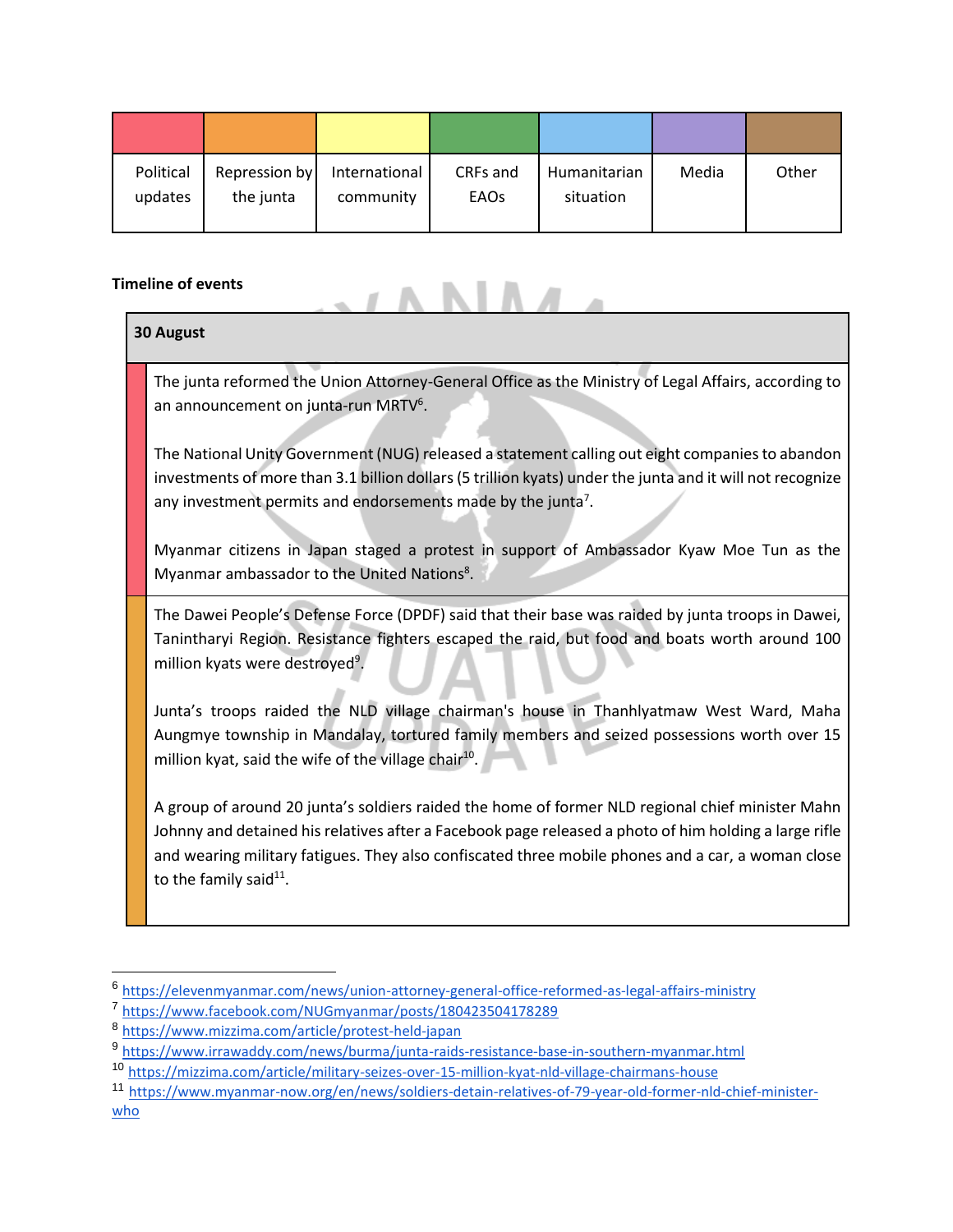The junta's troops arrested the three sons of a trishaw driver, aged 17, 13 and 11, in Ayeyarwady Region's Ingapu Township after being unable to locate their father, according to local sources<sup>12</sup>.

In Myingyan Township of Mandalay, U Kyaw Myo Zin, former administrator of Thebyuwa village, was tied with his hands at his back and shot dead by the junta armed forces<sup>13</sup>.

The junta's forces raided and destroyed two Baptist Christian churches in a village in Mindat, Chin State, said residents<sup>14</sup>.

At least 15 junta soldiers were killed as clashes with the Myanmar National Democratic Alliance Army (MNDAA) continued between Pansai and Nan Hu, northern Shan State, according to local media<sup>15</sup>.

Two alleged members of the Pyu Saw Htee, were shot dead in Dawei District, Tanintharyi Region by unidentified gunmen, villagers said<sup>16</sup>.

Myint Nwe, Phayarhla village administrator of Taung Thar, Mandalay, was shot dead by an unknown gunman while he was at home. Another alleged informant, who is the father of a lieutenant, was also shot dead in Natogyi township of Mandalay<sup>17</sup>.

In Hpapun township, there was a battle between a combined force of the junta army & Border Guard Force (BGF) and Karen National Liberation Army (KNLA) near ThanLwin river bank in the lower part of Thumweta. According to a frontline of KNLA, the military junta lost two soldiers<sup>18</sup>.

A convoy of the junta's army consisting of 5 vehicles was attacked with planted mines by a People's Defense Force between Kyun Taw and Padonmar villages of Kawlin township, Sagaing Region. Junta troops shot back randomly and a resident who wants to remain unnamed said that around 40 junta troops were likely to have died in the attack<sup>19</sup>.

Fighting broke out between junta troops and the alliance of Pale, Yinmarbin, Kani People's Defense Forces in Pywar Swae Hill near Sit Yin village of Pale township, Sagaing Region. At least 8 junta soldiers died<sup>20</sup>.

<sup>12</sup> [https://www.myanmar-now.org/en/news/unable-to-locate-father-military-arrests-his-three-children](https://www.myanmar-now.org/en/news/unable-to-locate-father-military-arrests-his-three-children-in-ayeyarwady-region)

<sup>13</sup> <https://www.facebook.com/khitthitnews/posts/1285519175218759>

<sup>14</sup> <https://www.facebook.com/MizzimaDaily/posts/4724404714261063>

<sup>15</sup> <https://www.irrawaddy.com/news/burma/15-myanmar-junta-soldiers-reported-killed-in-shan-state.html>

<sup>16</sup> <https://www.myanmar-now.org/en/news/two-alleged-members-of-pyu-saw-htee-group-shot-dead-in-dawei>

<sup>17</sup> <https://www.facebook.com/khitthitnews/posts/1285183228585687>

<sup>18</sup> <https://www.facebook.com/khitthitnews/posts/1285039558600054>

<sup>19</sup> <https://www.facebook.com/The74Media/posts/396720871847440>

<sup>20</sup> [http://burmese.dvb.no/archives/484683?](http://burmese.dvb.no/archives/484683?fbclid=IwAR1eBstnluVSH9gR-KoT2IHogErvmDiDIeedGdYbokmbhOBDZFSIbOk16x0)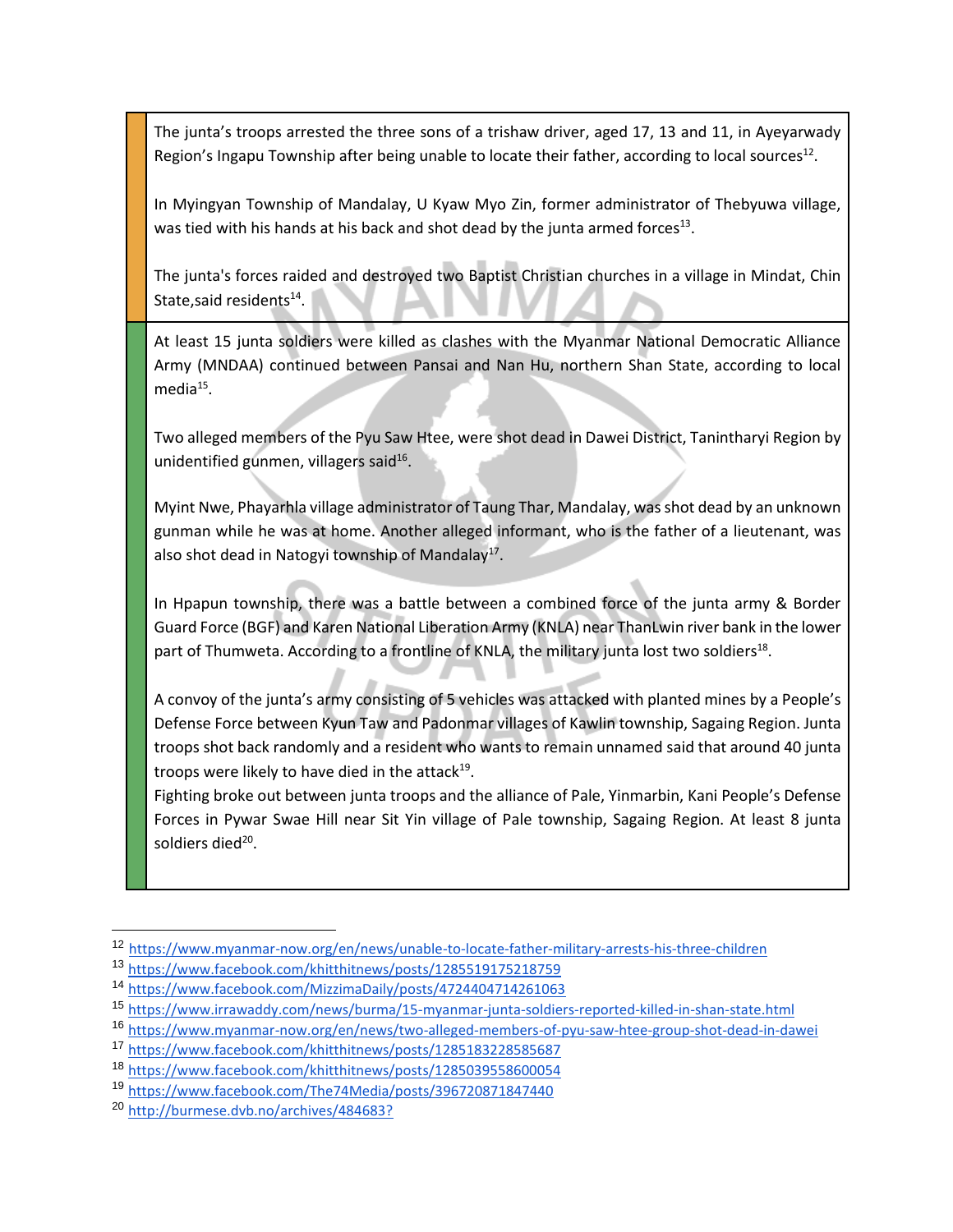In Monekoe of Shan North, there were battles between the junta army and Myanmar National Democratic Alliance Army (MNDAA). 15 junta soldiers died and their weapons were confiscated<sup>21</sup>.

In Kanatthiri village of Thayetchaung Township of Tanintharyi Region, a combined team of juntaappointed administrators and Pyu Saw Htee was shot during their patrol. Reportedly, two people died and two were injured in the incident. Around 30 locals were arrested<sup>22</sup>.

Locals have been fleeing their homes in Hpayar Hla in Mandalay Region's Taungtha Township after junta's soldiers started firing their weapons into the air, detonated flash grenades and occupied the village following the assassination of a junta-appointed local administrator<sup>23</sup>.

More than 5,000 villagers who fled junta raids in Sagaing Region's Taze Township are in shortage of food and in difficulty $24$ .

Nearly 50,000 people from dozens of villages in Pauk township of Magway region fled as junta's troops set up camp and began raiding villages in search of anti-junta militia members, residents said<sup>25</sup>.

A former journalist of Delta News Agency was arrested by junta's troops in Pyapon of Ayeyarwaddy Region and family does not know about his location<sup>26</sup>.

The junta's Central Committee on Prevention, Control and Treatment for COVID-19 announced to extend the period for preventive measures against COVID-19 to 30 September<sup>27</sup>.

The junta's Ministry of Transport and Communications announced the extension of the suspension period of international commercial flights until the end of September<sup>28</sup>.

Public holidays have been extended from 1 to 10 September to curb the COVID-19 pandemic, announced by the junta<sup>29</sup>.

**31 August** 

<sup>21</sup> [https://burma.irrawaddy.com/news/2021/08/31/245637.html?](https://burma.irrawaddy.com/news/2021/08/31/245637.html?fbclid=IwAR0U7qMNFbFQW4S2bhEOM5SOtCxltLIhjbXch40eyYduQBQYeVJny6qCm_I)

<sup>22</sup> <https://www.facebook.com/khitthitnews/posts/1285596178544392>

<sup>23</sup>[https://www.myanmar-now.org/en/news/recent-junta-appointed-village-administrator-assassinated-in](https://www.myanmar-now.org/en/news/recent-junta-appointed-village-administrator-assassinated-in-mandalay-region)[mandalay](https://www.myanmar-now.org/en/news/recent-junta-appointed-village-administrator-assassinated-in-mandalay-region)

<sup>24</sup> <https://www.facebook.com/theirrawaddy/posts/4739905606054259>

<sup>25</sup> <https://www.rfa.org/english/news/myanmar/pillage-09012021224423.html>

<sup>26</sup> <https://www.facebook.com/ayeyarwaddytimes/posts/1977155209109137>

<sup>27</sup> <https://mizzima.com/article/covid-19-preventive-measures-extended-sept-30>

<sup>28</sup> <https://mizzima.com/article/international-commercial-flights-suspended-until-end-september>

<sup>29</sup> <https://elevenmyanmar.com/news/holidays-extended-from-september-1-to-10-to-curb-covid-19-pandemic>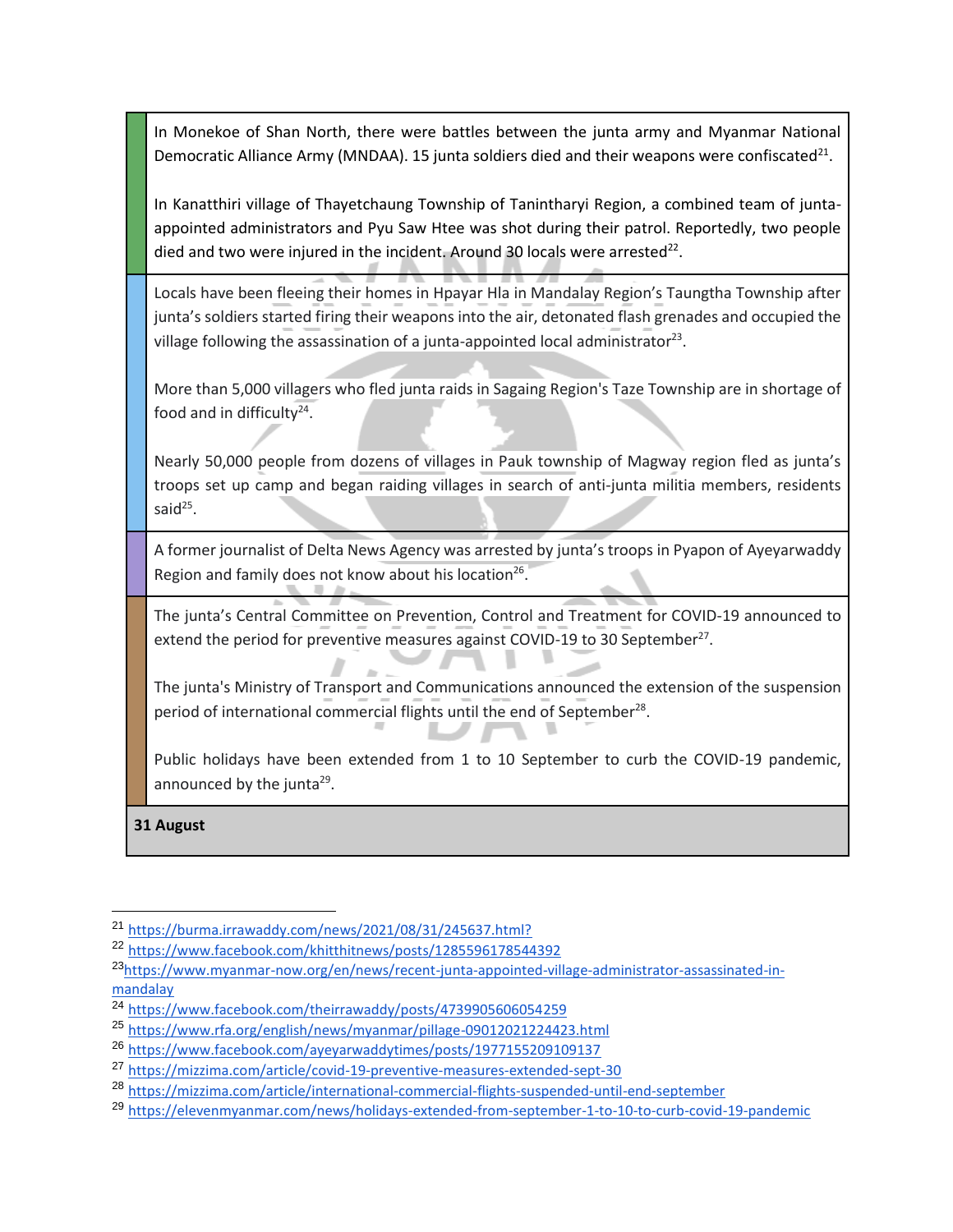According to a junta-run newspaper, the junta-appointed Union Election Commision audited Union Solidarity and Development Party (USDP) and Union Betterment Party (UBP) at the Union Territory Election sub-Commission office in Ottarathiri township starting from August  $31^{30}$ .

Hundreds of police officers and soldiers arrested 31 young men from Mon Pin, Kan Gyi and Ywar Bo village in Sintgaing Township in Mandalay Region<sup>31</sup>.

Eight junta's gunmen in plainclothes on motorcycles opened fire at the house of a former administrator of No. 20 Chaung Daung Ward, Myingyan Township, Mandalay Region and his son died and brother was injured in the shooting according to locals $^{32}$ .

Daw Khin San Hlaing, an elected lawmaker of Lower House from Sagaing Region's Pale township, representing the National League for Democracy, was arrested by junta's troops, according to sources close to her<sup>33</sup>.

20 junta's soldiers carrying their weapons defected from their base in Kale of Sagaing Region and the junta desperately searched for them with the military helicopter in the southern Kale<sup>34</sup>.

In Tantsi Township, 12 villagers from 2 villages \_ Karbaungkya and Late Chan villages, were arrested by junta's troops<sup>35</sup>.

7 people including the administrator and secretary of Nar Kwan Lon village tract were arrested for accusing People's Defense Force members in Lashio township of Shan State. Junta's troops confiscated the belongings of them<sup>36</sup>.

Hong Kong's VPower Group said in its half year results last week that it will not be renewing the contracts for two of the nine power stations in Myanmar<sup>37</sup>.

China's special envoy for Asian affairs Sun Guoxianghas, made an unannounced, week-long visit to Myanmar for talks with the coup leader as a new route spanning the Myanmar opened up connecting Chinese trade flows to the Indian Ocean and also discussed the country's political future<sup>38</sup>.

<sup>30</sup> <http://www.mdn.gov.mm/newspaper/public/ebooks/read/6722#2>

<sup>31</sup>[https://www.myanmar-now.org/en/news/junta-troops-arrest-more-than-30-young-men-in-rural-mandalay](https://www.myanmar-now.org/en/news/junta-troops-arrest-more-than-30-young-men-in-rural-mandalay-region)[region](https://www.myanmar-now.org/en/news/junta-troops-arrest-more-than-30-young-men-in-rural-mandalay-region)

<sup>32</sup>[https://www.myanmar-now.org/en/news/unidentified-gunmen-kill-man-outside-myingyan-home-in-alleged](https://www.myanmar-now.org/en/news/unidentified-gunmen-kill-man-outside-myingyan-home-in-alleged-hit-intended-for-his-father)

<sup>33</sup> <https://www.facebook.com/theirrawaddy/posts/4748744085170411>

<sup>34</sup> <https://www.facebook.com/khitthitnews/posts/1286551575115519>

<sup>35</sup> <https://www.facebook.com/VoiceofMyanmarNews/posts/909990242935983>

<sup>36</sup> <https://www.facebook.com/shwepheemyaynews/posts/1024875944995203>

<sup>37</sup>[https://www.myanmar-now.org/en/news/hong-kongs-vpower-ends-involvement-in-two-myanmar-power](https://www.myanmar-now.org/en/news/hong-kongs-vpower-ends-involvement-in-two-myanmar-power-projects)

<sup>38</sup>[https://www.reuters.com/world/china/china-envoy-visits-myanmar-new-route-indian-ocean-opened](https://www.reuters.com/world/china/china-envoy-visits-myanmar-new-route-indian-ocean-opened-2021-09-01/)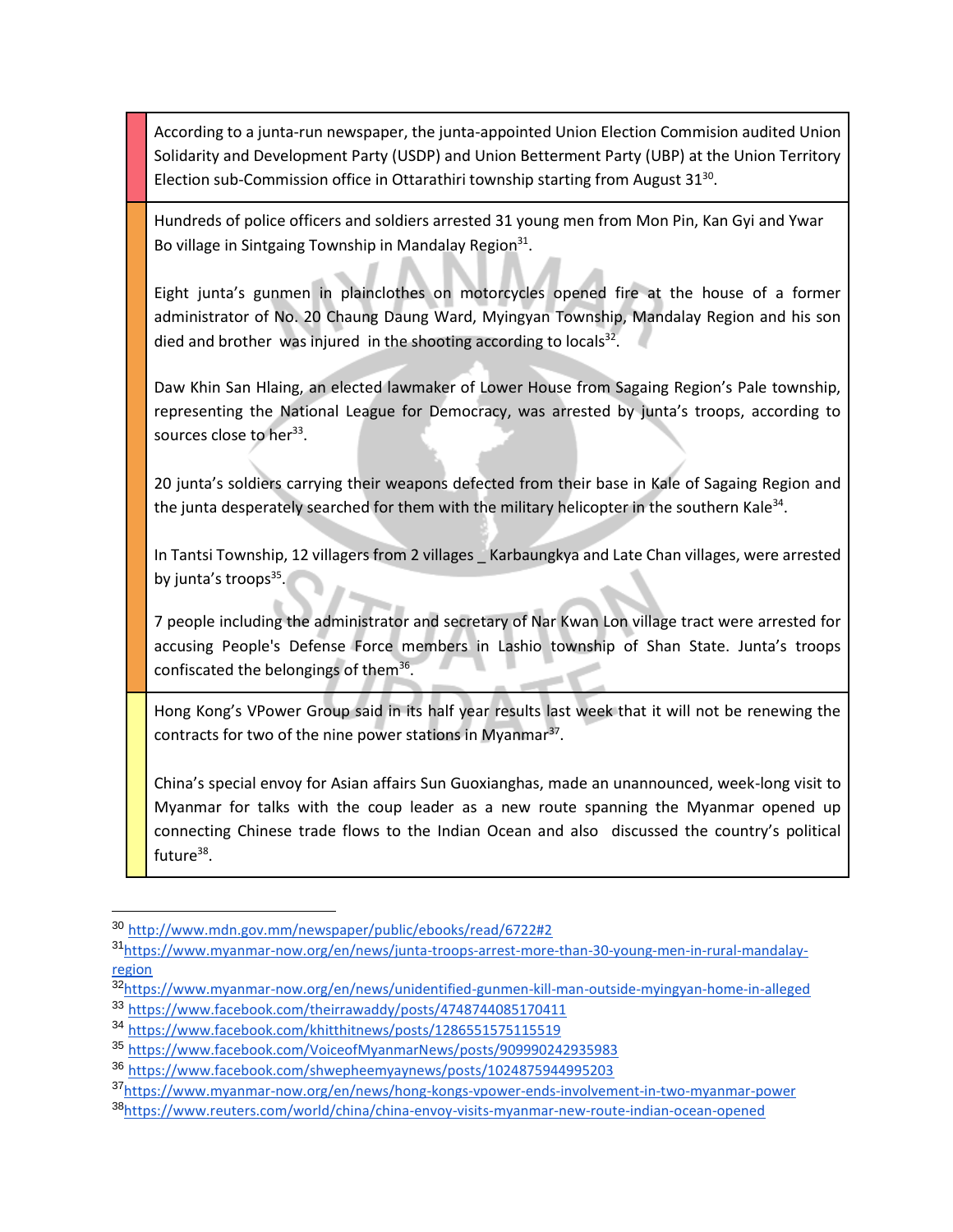Three military's vehicles leaving Yae Oo, Sagaing Region hit mines three times in Depayin Township of Sagaing State. Junta's troops shot back randomly and villagers nearby had to flee<sup>39</sup>.

There were 2 battles between the junta's army and Pale People's Defense Force in 2 days in Pale township of Sagaing Region. 8 junta's soldiers died and 4 were injured<sup>40</sup>.

More than 800 civilians had fled in four-day continuous fighting between Myanmar's military and Myanmar National Democratic Alliance Army (MNDAA) in northern Shan state's Lashio city, local media and residents said<sup>41</sup>.

Danny Fenster, managing editor of Frontier Myanmar, who has been jailed in Myanmar by junta, has been awarded the John Aubuchon Press Freedom Award, given by the U.S. National Press Club<sup>42</sup>. His family called for his release by Myanmar authorities as they marked his 100th day of imprisonment by the junta<sup>43</sup>.

There have been 11 days since the junta cut off internet connection used by civilians, except for their army camps in HpaKant of Kachin State, said residents. Junta's spokesperson said that there was no separate instruction to cut off the internet in HpaKant<sup>44</sup>.

Junta's ministry of foreign affairs has extended the temporary entry restrictions visitors from all countries until September 30 to contain the spread of Covid-19<sup>45</sup>.

#### **1 September**

 $\overline{a}$ 

Myanmar junta's Vice Chairman Senior General Soe Win,accompanied by senior military officials, left Myanmar for Russia to attend the closing ceremony of the International Army Games-2021 at the invitation of Russian Defense Minister General Kuzhugetovich Shoigu<sup>46</sup>.

The arms dealer who was connected for plotting an alleged assassination attempt on U Kyaw Moe Tun, Myanmar's ambassador to the United Nations, was identified as U Aye Ko, a businessman from Myanmar who runs a construction company and operates hotels in Yangon and Mandalay, according to media reports<sup>47</sup>.

<sup>39</sup> [http://burmese.dvb.no/archives/484931?](http://burmese.dvb.no/archives/484931?fbclid=IwAR3RplDhDqzM3RJD7VT2wCOTnYfpAIVInTAXvrNXpkqyPm3GKxbWJ6AQMWE)

<sup>40</sup> <https://www.facebook.com/khitthitnews/posts/1286467965123880>

<sup>41</sup> <https://www.rfa.org/english/news/myanmar/fighting-09012021011513.html>

<sup>42</sup> <https://www.mizzima.com/article/frontier-myanmar-journalist-awarded-john-aubuchon-press-freedom-award>

<sup>43</sup> <https://www.frontiermyanmar.net/en/a-tough-100-days-family-of-frontier-journalist-calls-for-his-release/>

<sup>44</sup> [https://burma.irrawaddy.com/news/2021/08/31/245625.html?](https://burma.irrawaddy.com/news/2021/08/31/245625.html?fbclid=IwAR2INXzZD6A-uRre9YkwomeflTihYC3aPugcPG-LzMIi7DcIpIF79FB0DbY)

<sup>45</sup>[https://elevenmyanmar.com/news/myanmar-extends-temporary-entry-visa-restrictions-till-sept-30-to-contain](https://elevenmyanmar.com/news/myanmar-extends-temporary-entry-visa-restrictions-till-sept-30-to-contain-covid-19-spread) <sup>46</sup> [https://www.irrawaddy.com/news/burma/myanmar-juntas-vice-chairman-heads-to-russia.html?](https://www.irrawaddy.com/news/burma/myanmar-juntas-vice-chairman-heads-to-russia.html?fbclid=IwAR0MlhYHZAjbVhImLuOYUKAwrZ8rNd1g4aQuDiZgkk-DTs_B2sJ4bhoj8JU)

<sup>47</sup>[https://www.irrawaddy.com/news/burma/un-ambassador-assassination-plot-shines-spotlight-on-shady](https://www.irrawaddy.com/news/burma/un-ambassador-assassination-plot-shines-spotlight-on-shady-myanmar-businessman.html)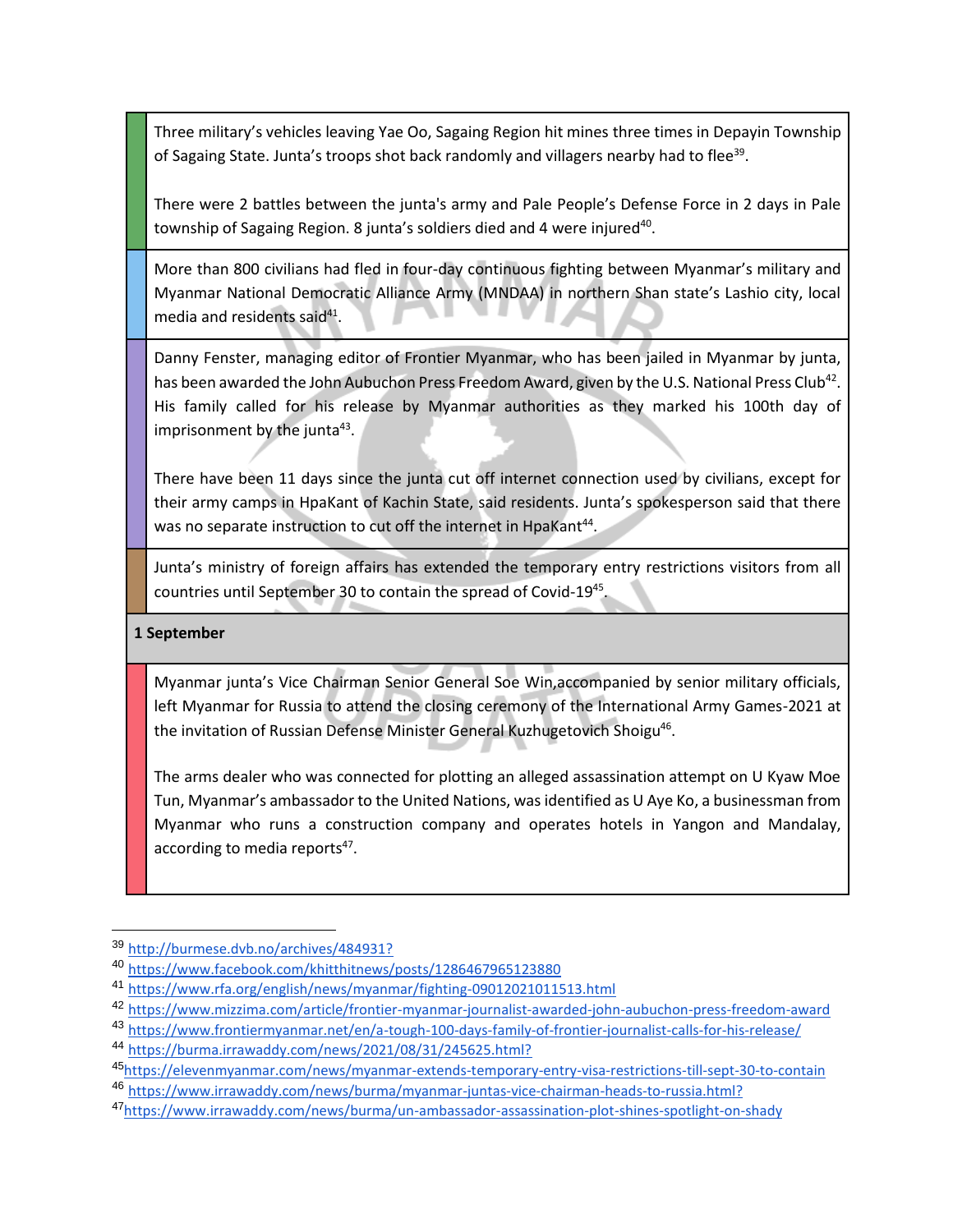The wife of Social Affairs Minister Naing Ngan Lin, who was arrested by the junta on August 25 while delivering food and medicine to Insein prison where her husband was detained, has been released six days after her arrest<sup>48</sup>.

Before leaving the village monastery, junta troops burned the monastery's possessions, 34 rice bags, other food and tarpaulins for more than 2,000 internally displaced people from Kin Ma village in Magway Region, and planted landmines in the area, according to the locals<sup>49</sup>.

A pregnant woman was killed and her husband was wounded in a shooting by junta's troops in The Ein village of Paung township when they returned from fishing<sup>50</sup>.

The bodies of two junta soldiers were dumped in a pit toilet in Chyat village, Mindat Township. Villagers cremated the bodies after junta forces had retreated $^{51}$ .

The Myanmar National Democratic Alliance Army (MNDAA) has retaken control of a strategic hill near Phaung Sai village of Northern Shan State after losing it to junta troops in a battle on Monday night<sup>52</sup>.

Seventeen bodies in junta's army uniforms lying next to a vehicle where the bodies of two women with gunshot wounds were loaded, were discovered by a civilian at a junction near an abandoned village in Muse District of Shan State where no one has lived for a long time<sup>53</sup>.

In Kyain Seikgyi Township of Kayin State, there was a fighting between Karen National Liberation Army (KNLA) and the junta armed forces entering Kyait village, a restricted area of the KNU. Reportedly, two junta soldiers were seriously injured<sup>54</sup>.

In the battle of Monekoe in Shan North, 8 junta troops died, 3 of Myanmar National Democratic Alliance Army (MNDAA) members were injured and some of junta's weapons were confiscated<sup>55</sup>.

Yinmarbin People's Defense Force attacked the convoy of junta's army with planted mines when they returned from Bantbwe village of Sagaing Region. At least 12 junta soldiers died<sup>56</sup>.

<sup>50</sup> <https://www.bnionline.net/en/news/pregnant-woman-was-shot-dead-members-military-council>

<sup>48</sup> <https://mizzima.com/article/social-affairs-minister-naing-ngan-lins-wife-released-prison>

<sup>49</sup> [https://www.irrawaddy.com/news/burma/myanmar-junta-troops-burn-donated-food-for-idps.html?](https://www.irrawaddy.com/news/burma/myanmar-junta-troops-burn-donated-food-for-idps.html?fbclid=IwAR3wuTOkdh4201BsQTEAFv_0AyzSXuG4vUiO6_44MvPjGRmajK0xKoii5cM)

<sup>51</sup> <https://www.mizzima.com/article/bodies-two-tatmadaw-troops-dumped-pit-latrine>

<sup>52</sup>[https://www.irrawaddy.com/news/burma/ethnic-armed-group-captures-strategic-hill-from-myanmar-junta](https://www.irrawaddy.com/news/burma/ethnic-armed-group-captures-strategic-hill-from-myanmar-junta-forces.html)

<sup>53</sup> <https://www.bnionline.net/en/news/bodies-military-uniforms-recovered-muse-district>

<sup>54</sup> <https://www.facebook.com/KICNewsPage/posts/1764689140382566>

<sup>55</sup> <https://www.facebook.com/khitthitnews/posts/1286842855086391>

<sup>56</sup> <https://www.facebook.com/khitthitnews/posts/1286968621740481>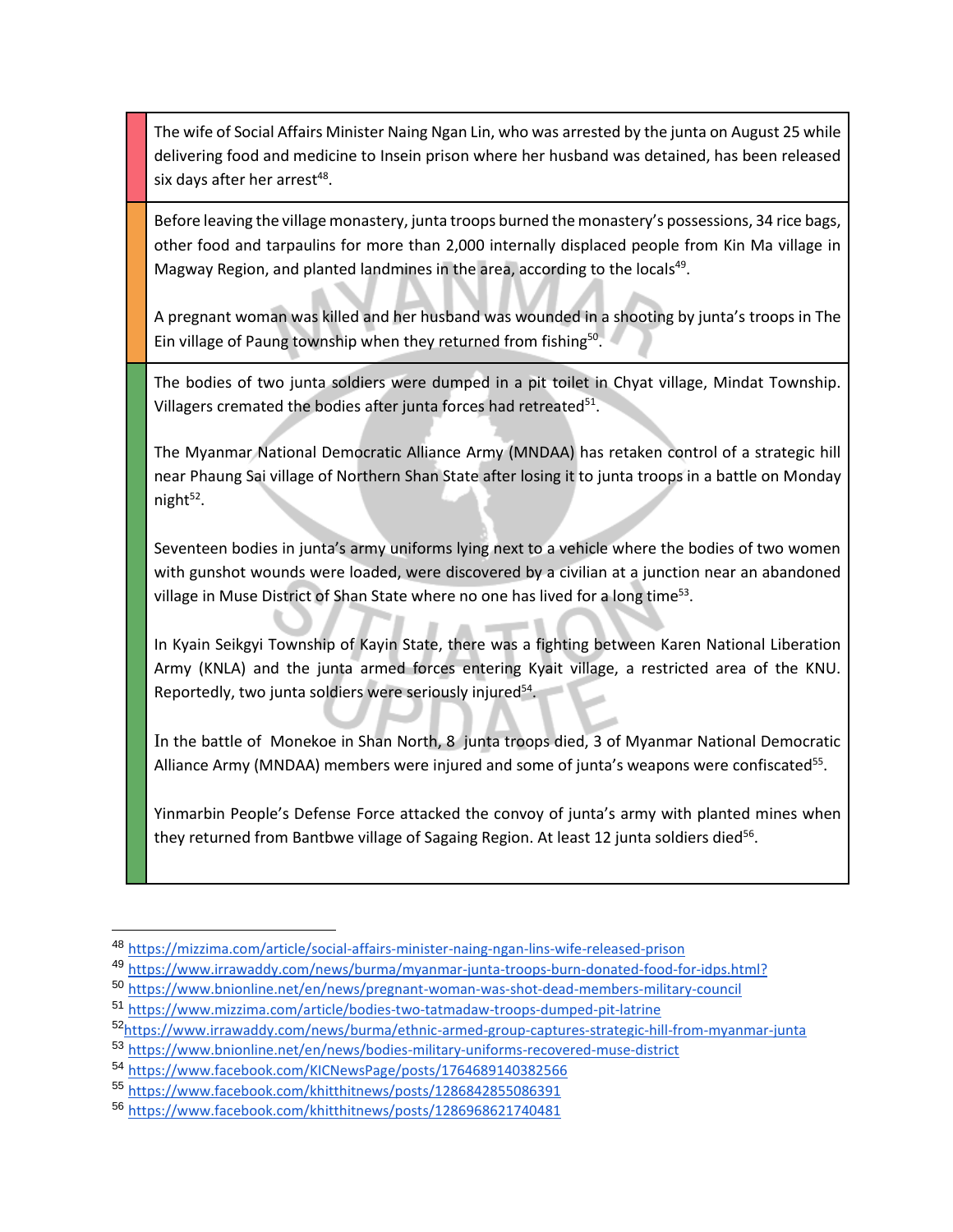A junta-appointed administrator of Myo Thit township, Magway region, was shot dead by a group of armed men on motorcycles<sup>57</sup>.

People's Defense Force (PDF), in cooperation with members of another unnamed Special Region armed group, had a clash with junta forces in Pyinmana Township of Naypyitaw and 11 junta troops were reportedly killed in the clashes. But a junta spokesperson denied that any clashes occurred in the capital<sup>58</sup>.

The People's Defense Force attacked the junta troops who uncamped in Loikaw's town hall of Kayah State and both sides had casualties<sup>59</sup>.

More than 30,000 residents from about 30 villages in Pauk Township, Magway Region, have fled their homes due to junta's raids, using artillery on villages and burning down villages , according to villagers<sup>60</sup>.

Residents from 20 villages fled after the fighting between Karen National Liberation Army (KNLA) and the junta armed forces in Kyait village, Kyain Seikgyi Township of Kayin State<sup>61</sup>.

There have been around 1,000 IDPs who fled from their place in the intensified battle between the junta's army and Myanmar National Democratic Alliance Army (MNDAA) in Monekoe region of Shan State $^{62}$ .

The CNA Myanmar bureau has won the Hinzpeter Awards for their news coverage of police violence during a large-scale demonstration against a military coup in the country<sup>63</sup>.

Junta troops arrested a journalist from Eleven Media at his house in Myeik township of Tanintharyi Region<sup>64</sup>.

German wholesale food distribution company Metro announced that it will terminate its operations in Myanmar by October due to the volatile business environment<sup>65</sup>.

<sup>57</sup> <https://www.facebook.com/khitthitnews/posts/1287282021709141>

<sup>58</sup> <https://www.myanmar-now.org/en/news/local-resistance-forces-strike-military-column-in-naypyitaw>

<sup>59</sup> <https://www.facebook.com/khitthitnews/posts/1287603631676980>

<sup>60</sup> [https://www.irrawaddy.com/news/burma/more-than-30000-villagers-flee-myanmar-junta-raids.html?](https://www.irrawaddy.com/news/burma/more-than-30000-villagers-flee-myanmar-junta-raids.html?fbclid=IwAR034BMpfg4d3N8Q6FWvLUkyPYnVJ9WcjbkP2PuqffpfTepNMkzF-KCoGbE)

<sup>61</sup> <https://www.facebook.com/KloFM/posts/113305217734472>

<sup>62</sup> <https://www.facebook.com/klnburmese/posts/2059621494212411>

<sup>63</sup>[https://www.channelnewsasia.com/singapore/myanmar-cna-bureau-wins-hinzpeter-award-police-violence](https://www.channelnewsasia.com/singapore/myanmar-cna-bureau-wins-hinzpeter-award-police-violence-military-coup-2149251)

<sup>64</sup> <https://www.facebook.com/thanlwintimes9/posts/3061621580629004>

<sup>65</sup> <https://www.irrawaddy.com/news/burma/german-food-giant-metro-ends-operations-in-myanmar.html>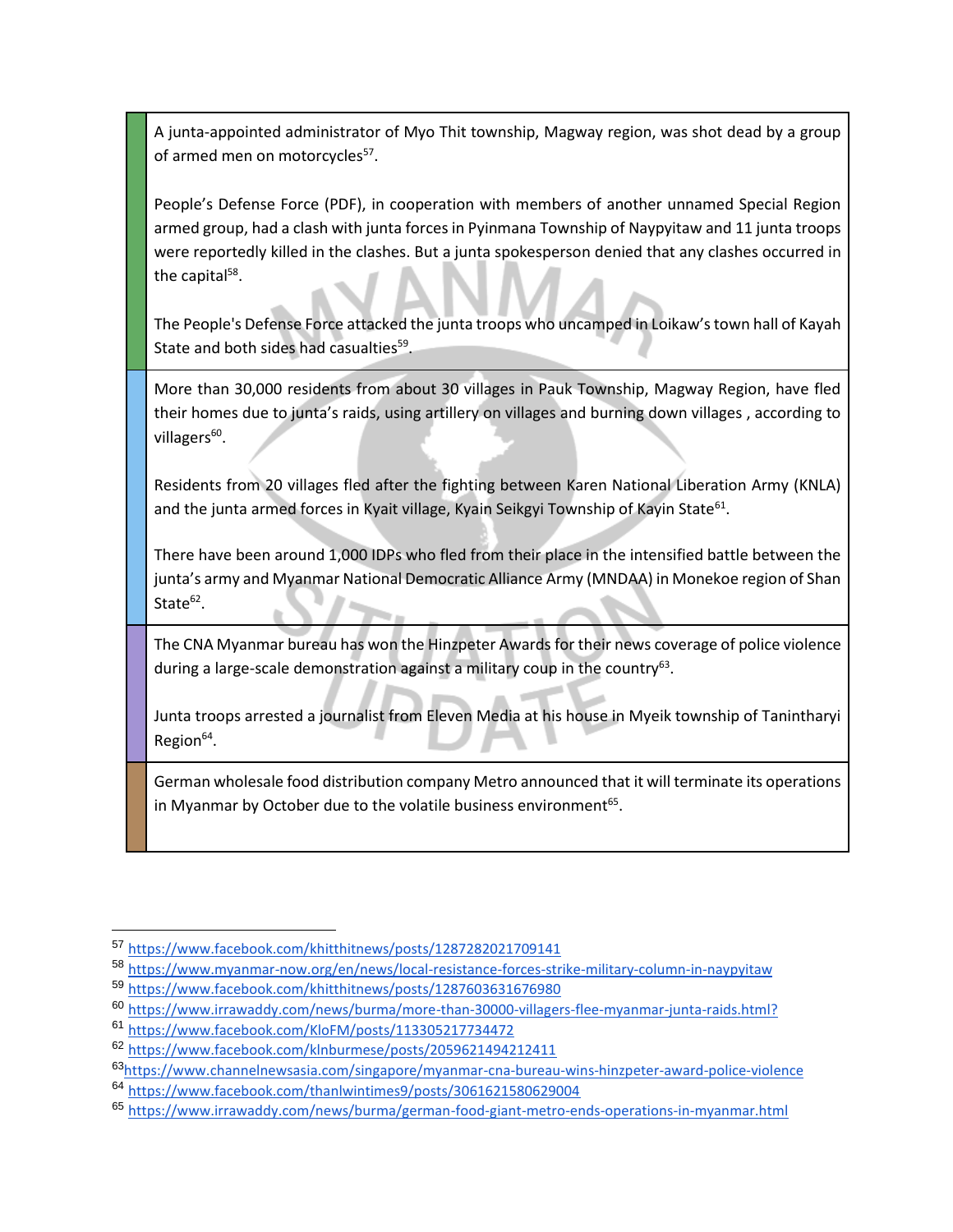Maung Moe Thu, a prominent writer, director and former political prisoner who worked closely with detained leader Daw Aung San Suu Kyi in founding the NLD, passed away at the age of 85 at his Yangon home<sup>66</sup>.

#### **2 September**

The National Unity Government (NUG) is preparing its first budget, about \$700 million, to use for humanitarian relief, COVID-19 vaccinations and striking workers inside Myanmar, as well as the NUG's operations at home and abroad<sup>67</sup>.

The junta is facing pressure to pardon and release ultra-nationalist monk U Wirathu, who is facing a sedition charge for inciting disaffection with the ousted NLD government in May 2019. It could not be summarily dismissed as the charge was filed by the ousted government, rather than an individual, siad a source close to the junta<sup>68</sup>.

The junta is going to give arm training in Bago Region and due to the large number of enrollees in the wards in Bago to attend, those wanting to apply have to register by drawing lots. The most registered wards are Oue Thar Myo Thit Ward (4,5) and Phaung Daw Oo Ward where the largest number of junta's informants and Phu Saw Htee members are in these areas, said a resident<sup>69</sup>.

According to local residents, the junta armed forces set fire to Wunchone village in the south of Pauk Township<sup>70</sup>.

In Hpa-An Township of Kayin State, related equipment under MyTel telecom-tower in Pawhtaw village was destroyed by burning on Thursday morning. Reportedly, 4 people in the neighborhood were arrested<sup>71</sup>.

Foreign Secretary of the UK, Dominic Raab, has announced new sanctions against Myanmar businessman U Tay Za and his business empire Htoo Group as it associates with the military junta, and provides financial support and arms to the military<sup>72</sup>.

Mizoram extended aid for Myanmar refugees , Myanmar children of migrants and refugees currently taking shelter in Mizoram after fleeing the military coup. Childrens now can admitted to schools in the state, authorities said<sup>73</sup>.

<sup>66</sup> [https://www.irrawaddy.com/news/burma/obituary-myanmar-democracy-activist-writer-maung-moe-thu-dies](https://www.irrawaddy.com/news/burma/obituary-myanmar-democracy-activist-writer-maung-moe-thu-dies.html?fbclid=IwAR0_iDCoFqgW4wsTHG09BSasrvKNJ3d0dW50syNaIdIBQ__Zl_RNsl4DYLk)

<sup>67</sup> [https://asia.nikkei.com/Spotlight/Myanmar-Crisis/Myanmar-parallel-government-to-challenge-regime](https://asia.nikkei.com/Spotlight/Myanmar-Crisis/Myanmar-parallel-government-to-challenge-regime-with-700m-budget)

<sup>68</sup> [https://www.irrawaddy.com/news/burma/myanmar-junta-under-pressure-to-pardon-ultra-nationalist-monk](https://www.irrawaddy.com/news/burma/myanmar-junta-under-pressure-to-pardon-ultra-nationalist-monk-u-wirathu.html)

<sup>69</sup> [https://www.mizzima.com/article/attendees-draw-lots-peoples-military-training?](https://www.mizzima.com/article/attendees-draw-lots-peoples-military-training?fbclid=IwAR2y3X6HMWFg1ZfQEctci8uMO0M4xKb_Yz4ROWtq-XkUadf6ZTaxlIVef6s)

<sup>70</sup> <https://www.facebook.com/khitthitnews/posts/1287471368356873>

<sup>71</sup> <https://www.facebook.com/khitthitnews/posts/1287551721682171>

<sup>72</sup> [https://www.gov.uk/government/news/foreign-secretary-dominic-raab-announces-new-myanmar-sanctions?](https://www.gov.uk/government/news/foreign-secretary-dominic-raab-announces-new-myanmar-sanctions?fbclid=IwAR1iqmjmLH1lm3kTMJ1A1W7zTmqbu8V43-T5NTkEU3YiTkyTd2nKj4HvdzE)

<sup>73</sup> [https://indianexpress.com/article/north-east-india/mizoram/myanmar-refugees-children-schools-mizoram-govt](https://indianexpress.com/article/north-east-india/mizoram/myanmar-refugees-children-schools-mizoram-govt-7484743/)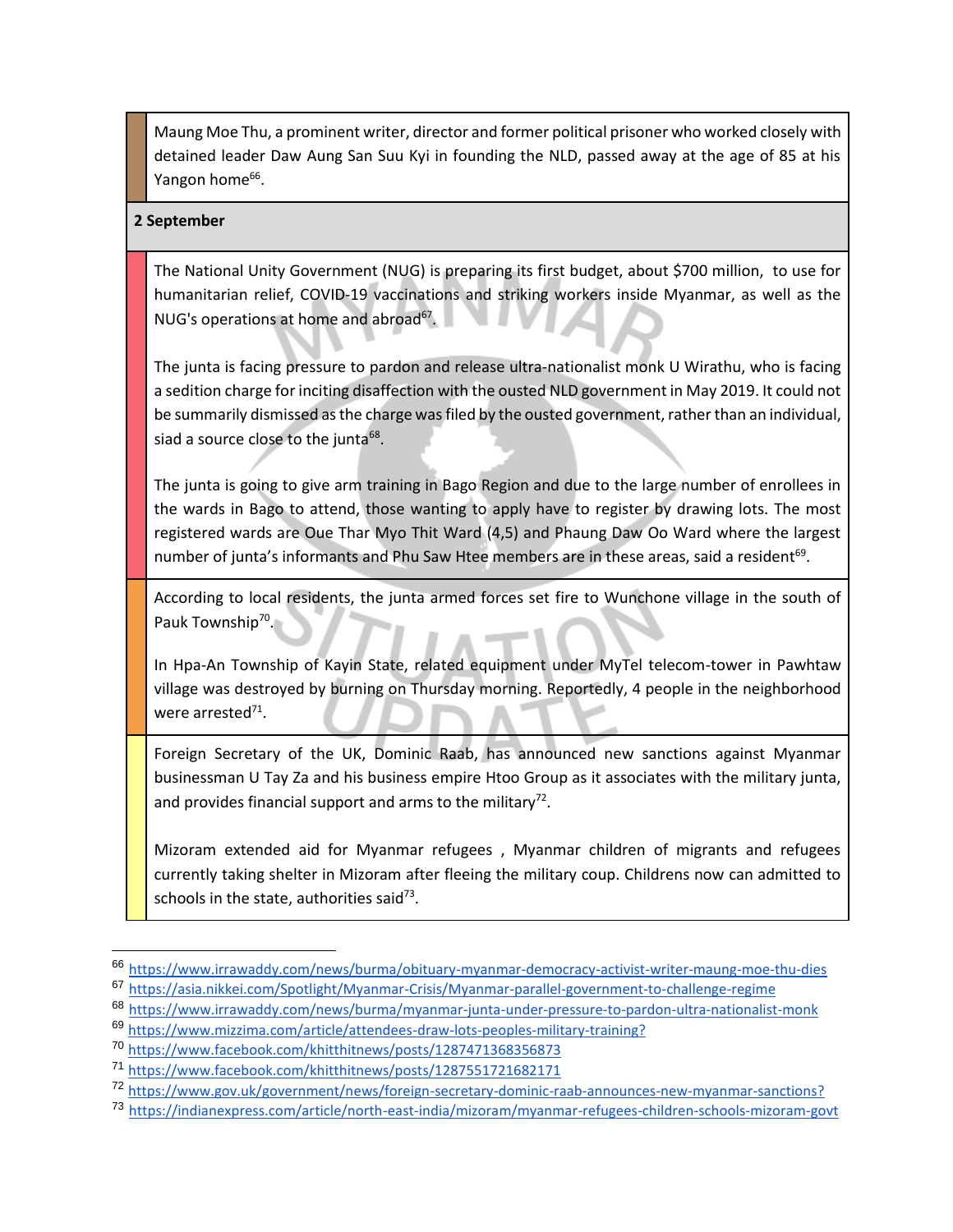An administrative member of Hlaing Tharyar Township was shot dead and two more bombs exploded while investigating the incident, an officer and two policemen were injured<sup>74</sup>.

According to a group of Bad Guys with Good Hearts, Phyo Zarti Maw, informer to the junta, was killed in Sulaygone village of Myaung township Sagaing Region<sup>75</sup>.

In Hlaing Township, July Moe, junta-appointed 100-household administrator and junta informer, was shot dead at Ingyin Myein tea-shop in Ward  $(1)^{76}$ .

A group of seven people armed with guns and knives reportedly attacked the three villagers a village official was shot dead and two others were wounded in the Pantawpyin Muslim village of Arakan State's Maungdaw Township<sup>77</sup>.

A security man was shot by an unknown man in a vehicle in Mayangone township of Yangon while they blocked the road and scrutinized the vehicles and people<sup>78</sup>.

#### **3 September**

The Karen Women's Organization (KWO) and the Karen Human Rights Group (KHRG) released a statement strongly condemning the use of women as human shields by the junta's army in Karen State and other ethnic areas<sup>79</sup>.

The KNU Concerned Group (CG) said that the Nationwide Ceasefire Agreement (NCA), signed between the government and ethnic armed groups, is no longer valid due to the military coup and they will support the civilian National Unity Government (NUG) in administrative, military and diplomatic matters<sup>80</sup>.

A total of 253 Union Solidarity and Development Party (USDP) members, their family members and party supporters have been killed over the past seven months, the party said in a statement. The collected signatures, photo and video evidence on killings and other evidence committed by NLD, NUG and CRPH will be sent to local and foreign relevant departments, the party said $^{81}$ .

According to lawyers helping the political detainees, around 30 political prisoners who were

<sup>74</sup> <https://elevenmyanmar.com/news/administrative-member-of-hlaingthaya-township-shot-dead>

<sup>75</sup> <https://www.facebook.com/MizzimaDaily/posts/4731300800238121>

<sup>76</sup> <https://www.facebook.com/ayeyarwaddytimes/posts/1979293365561988>

<sup>77</sup> [https://www.bnionline.net/en/news/village-official-killed-two-others-wounded-gunmen-attack-maungdaw](https://www.bnionline.net/en/news/village-official-killed-two-others-wounded-gunmen-attack-maungdaw-twsp)[twsp](https://www.bnionline.net/en/news/village-official-killed-two-others-wounded-gunmen-attack-maungdaw-twsp)

<sup>78</sup> <https://www.facebook.com/popularnewsjournal/posts/5107953962553691>

<sup>79</sup>[https://karenwomen.wordpress.com/2021/09/03/the-karen-womens-organization-and-the-karen-human-rights](https://karenwomen.wordpress.com/2021/09/03/the-karen-womens-organization-and-the-karen-human-rights-group-condemn-the-burmese-juntas-use-of-women-as-human-shields/?fbclid=IwAR0F5Y8zx8D9DfgbhXY__Ez19dw0fWFIgYanOYm5fRvIPRPY-kuloM2Guwk)[group-condemn-the-burmese-juntas-use-of-women-as-human-shields/?](https://karenwomen.wordpress.com/2021/09/03/the-karen-womens-organization-and-the-karen-human-rights-group-condemn-the-burmese-juntas-use-of-women-as-human-shields/?fbclid=IwAR0F5Y8zx8D9DfgbhXY__Ez19dw0fWFIgYanOYm5fRvIPRPY-kuloM2Guwk)

<sup>80</sup> <https://www.irrawaddy.com/news/burma/myanmar-ceasefire-agreement-is-void-knu-concerned-group.html>

<sup>81</sup> <https://www.facebook.com/pyikhinephyomyanmar/posts/1560919087416546>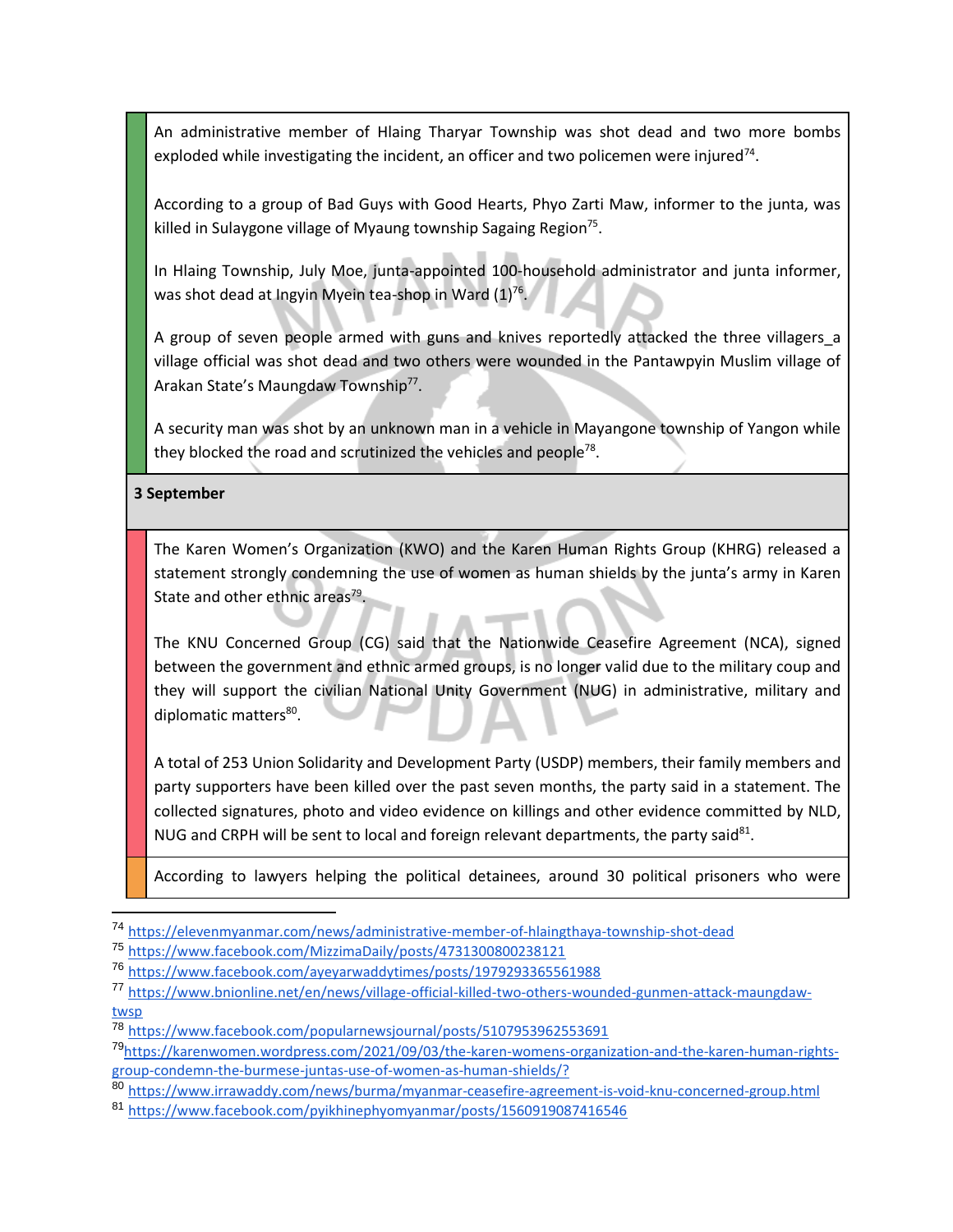detained in Yangon and convicted by court-martial for incitement for alleged anti-junta activities were moved from Insein Prison in Yangon to other jails around Myanmar<sup>82</sup>.

More than 100 armed men from junta's army stormed villages around Kinma village in Pauk Township of Magway, killing two villagers and taking people's belongings with them, according to locals<sup>83</sup>.

2 soldiers from Ka.La.Ya 274 of the junta's army in Mindat of Chin State defected from the base<sup>84</sup>.

The United Nations High Commissioner for Refugees (UNHCR), aid agencies and community organizations are in discussions with Thai authorities to allow refugees on the Thai-Burma border to legally work outside camps<sup>85</sup>.

In Tantsi of Sagaing Region, 4 military trucks were hit with 6 mines. According to local residents, a military truck was destroyed and it was still unknown about casualties<sup>86</sup>.

In Hpa-An township of Kayin State, there was a fighting near Ledawgyi village, between Karen National Liberation Army (KNLA) Regiment (1) and the junta army. According to the KNU, 3 junta soldiers died and 5 others were injured<sup>87</sup>.

The Karen National Union (KNU) released its principles on the current situation \_ will adhere to promote Federalism & Democracy, will assist anyone who seeks shelters and protection from junta, and encourage the public to show support in fighting freedom and justice<sup>88</sup>.

A member of the Mindat People's Defense Force died and two others were injured in an accidental explosion while planting mines in Chin State<sup>89</sup>.

6 policemen who returned to their police office were attacked with a mine and guns in Pinlalbu township of Sagaing Region. 1 police officer died and 1 was injured $^{90}$ .

The Pale People's Defense Force attacked the junta's forces with planted mines between Laekan and Watkya villages in Sagaing Region. At least 7 junta's soldiers died and several wounded<sup>91</sup>.

<sup>82</sup> <https://www.irrawaddy.com/news/burma/myanmar-regime-transfers-political-prisoners-out-of-yangon.html>

<sup>83</sup> <https://www.facebook.com/MyanmarNowEnglishVersion/posts/2741581786133048>

<sup>84</sup> [https://www.facebook.com/permalink.php?story\\_fbid=148486544113871&id=101590225470170](https://www.facebook.com/permalink.php?story_fbid=148486544113871&id=101590225470170)

<sup>85</sup>[https://www.bnionline.net/en/news/unhcr-discuss-thai-authorities-allow-refugees-thai-burma-border-legally](https://www.bnionline.net/en/news/unhcr-discuss-thai-authorities-allow-refugees-thai-burma-border-legally-work-outside-camps)

<sup>86</sup> <https://www.facebook.com/The74Media/posts/399380234914837>

<sup>87</sup> <https://www.facebook.com/Doothahtu/posts/364244578507188>

<sup>88</sup> <https://www.facebook.com/dawkalu/posts/2955782764693604>

<sup>89</sup> <https://www.facebook.com/theirrawaddy/posts/4752413931470093>

<sup>90</sup> <https://www.facebook.com/VoiceofMyanmarNews/posts/911779456090395>

<sup>91</sup> [https://www.facebook.com/permalink.php?story\\_fbid=148124724150053&id=101590225470170](https://www.facebook.com/permalink.php?story_fbid=148124724150053&id=101590225470170)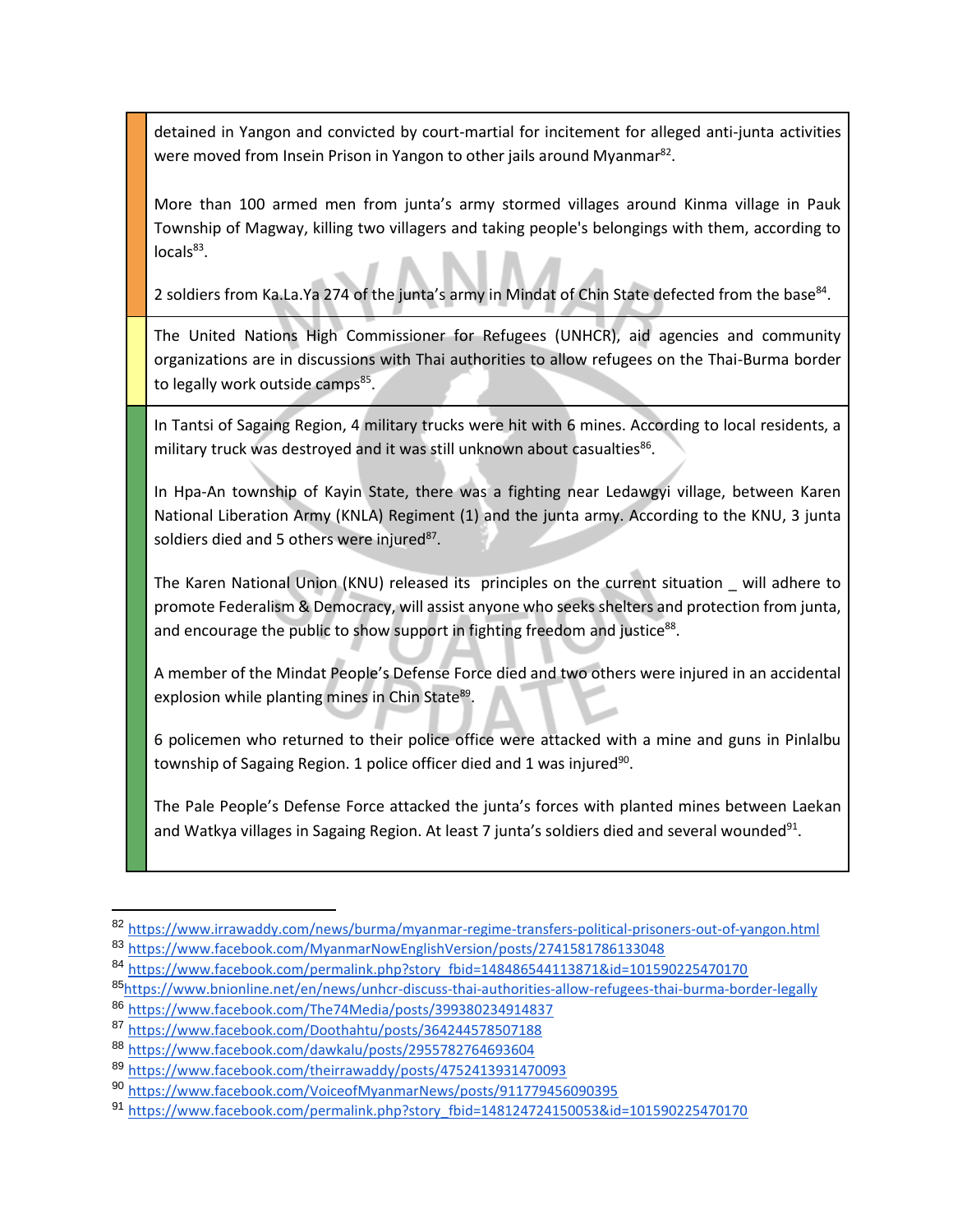In Kyain Seikgyi Township of Kayin State, there was fighting between the junta army and KNLA near Noetagaw village and Lawthawmaw village. According to the announcement of Dupalaya District, 3 junta soldiers were injured<sup>92</sup>.

Karen National Union (KNU) attacked the junta's Border Guard Forces with planted mines near Payitkho village of Thaton township, Mon State. A truck was damaged and some BGF members were injured 93 .

In Sukali township of Kayin State, a combined force of Karen National Defense Organization (KNDO) and Democratic Karen Buddhist Army (DKBA) attacked the Ukayita camp of the junta army $^{94}$ .

The Karenni Nationalities Defense Force released an announcement that there were fighting with junta's forces in Pekon of Shan-Kayah border from September 1-3. At least 10 junta's soldiers were injured in the fighting<sup>95</sup>.

Yae People Defense Force claimed that they shot a police officer near Yae Myoma police office of Mon State<sup>96</sup>.

Kalay People's Defense Force had a clash with junta's army in Yae Shin village of Kalay, Sagaing Region. 2 Kalay PDF members were injured<sup>97</sup>.

19 undocumented Myanmar migrant workers (12 males and 7 females), were arrested in the forest of Thai-Myanmar border<sup>98</sup>.

Sky News' three-month investigation has uncovered evidence pointing to the widespread harassment, torture, and killing of prisoners in Myanmar under the junta<sup>99</sup>.

## **4 September**

The family members of detained two young nurses are concerned for their well-being as it was more than one month in junta custody after they were accused of being members of the People's Defence Force (PDF). They were arrested while picking up medical supplies to treat displaced villagers in the town of Kamma, Magway Region<sup>100</sup>.

<sup>92</sup> <https://www.facebook.com/info.dooplaya.district/posts/391673545655478>

<sup>93</sup> <https://www.facebook.com/thanlwintimes9/posts/3069181959872966>

<sup>94</sup> <https://www.facebook.com/KICNewsPage/posts/1766712860180194>

<sup>95</sup> <https://www.facebook.com/ayeyarwaddytimes/posts/1980035022154489>

<sup>96</sup> <https://www.facebook.com/thanlwintimes9/posts/3067591346698694>

<sup>97</sup> <https://www.facebook.com/pdfkalay/posts/157732463173146>

<sup>98</sup> [http://burmese.dvb.no/archives/485621?](http://burmese.dvb.no/archives/485621?fbclid=IwAR1epRkeY53llgcqCpz8wAIWPDJn6tmdgt-MZiqmc1K1B8EZoJipLnc3BwI)

<sup>99</sup>[https://news.sky.com/story/the-student-a-politician-and-a-uk-trained-dancer-claims-of-torture-and-death-in](https://news.sky.com/story/the-student-a-politician-and-a-uk-trained-dancer-claims-of-torture-and-death-in-custody-under-myanmars-military-rule-12397750?fbclid=IwAR0UsGkusZzztcBphFFTXSbtxNNbPw_PV_8UrZuHfEelF6iB0FaiXVnBO04)[custody-under-myanmars-military-rule-12397750?](https://news.sky.com/story/the-student-a-politician-and-a-uk-trained-dancer-claims-of-torture-and-death-in-custody-under-myanmars-military-rule-12397750?fbclid=IwAR0UsGkusZzztcBphFFTXSbtxNNbPw_PV_8UrZuHfEelF6iB0FaiXVnBO04)

<sup>100</sup> <https://www.myanmar-now.org/en/news/families-fear-for-nurses-detained-over-accusations-of-pdf-ties>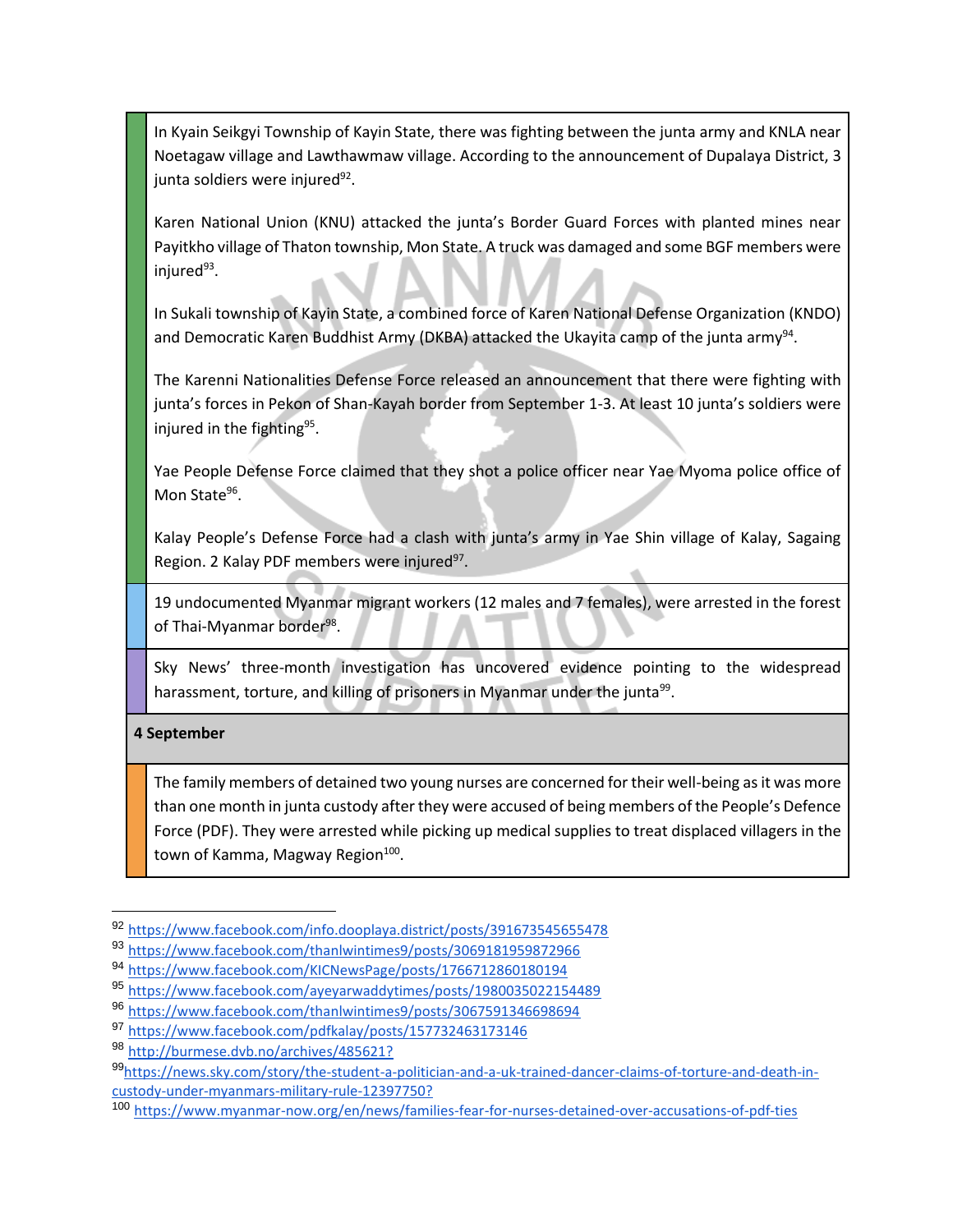28 soldiers carrying their weapons from Ka.La.Ya (104) based in Dawei of Tanintharyi Region, defected from their base and united with the civilians to defy junta $^{101}$ .

Junta-run newspaper announced that 5 people were arrested who were involved in the attack on the Yangon-Insein circular train on August 14, killing 5 policemen and injuring one<sup>102</sup>.

ASEAN's special envoy to Myanmar, Erywan Pehin Yusof said that he is in talk with Myanmar junta over his trip and has sought access to ousted leader Aung San Suu Kyi<sup>103</sup>. He has proposed a 4-month cease- fire by all sides in a videoconference with junta-appointed foreign minister, Wunna Maung Lwin to enable the smooth delivery of the first batch of humanitarian assistance to the country<sup>104</sup>.

There was a clash between Kalay People's Defense Army and junta's forces near Lal Char village in Sagaing Region. At least 8 junta's forces died and 3 PDF members were injured by mortar shrapnel<sup>105</sup>.

A series of attacks occurred in the Government office of the State, Combined Office and Myanmar Economic Bank in Hakha of Chin State. A soldier guarding the State Government office was shot  $dead^{106}$ .

2 police officers who went outside to buy groceries with a motorcycle, were shot dead in Tansi of Sagaing Region. And a blast happened while junta's troops were investigating the death of policemen<sup>107</sup>.

There was heavy fighting between Myanmar National Democratic Alliance Army (MNDAA) and the junta armed forces in Monekoe region. Several junta's troops died and MNDAA confiscated their weapons. 2 MNDAA soldiers died in the fighting $^{108}$ .

In Insein Township of Yangon Region, a 100-household administrator and junta informer, was shot dead with 4 gunshots to his head $^{109}$ .

<sup>101</sup> [https://www.facebook.com/permalink.php?story\\_fbid=148318990797293&id=101590225470170](https://www.facebook.com/permalink.php?story_fbid=148318990797293&id=101590225470170)

<sup>102</sup> <http://www.mdn.gov.mm/newspaper/public/ebooks/read/6735#6>

<sup>103</sup>[https://www.reuters.com/world/middle-east/asean-envoy-myanmar-talks-with-junta-over-terms-visit-seeks](https://www.reuters.com/world/middle-east/asean-envoy-myanmar-talks-with-junta-over-terms-visit-seeks-access-suu-kyi-2021-09-04/)

<sup>104</sup> <https://www.bangkokpost.com/world/2176771/asean-envoy-to-myanmar-calls-for-4-month-cease-fire>

<sup>105</sup> <https://www.facebook.com/pdfkalay/posts/158211419791917>

<sup>106</sup> <https://www.facebook.com/MizzimaDaily/posts/4737947949573406>

<sup>107</sup> <https://www.facebook.com/MizzimaDaily/posts/4735470836487784>

<sup>108</sup> <https://www.facebook.com/klnburmese/posts/2061966957311198>

<sup>109</sup> <https://www.myanmar-now.org/mm/news/8179>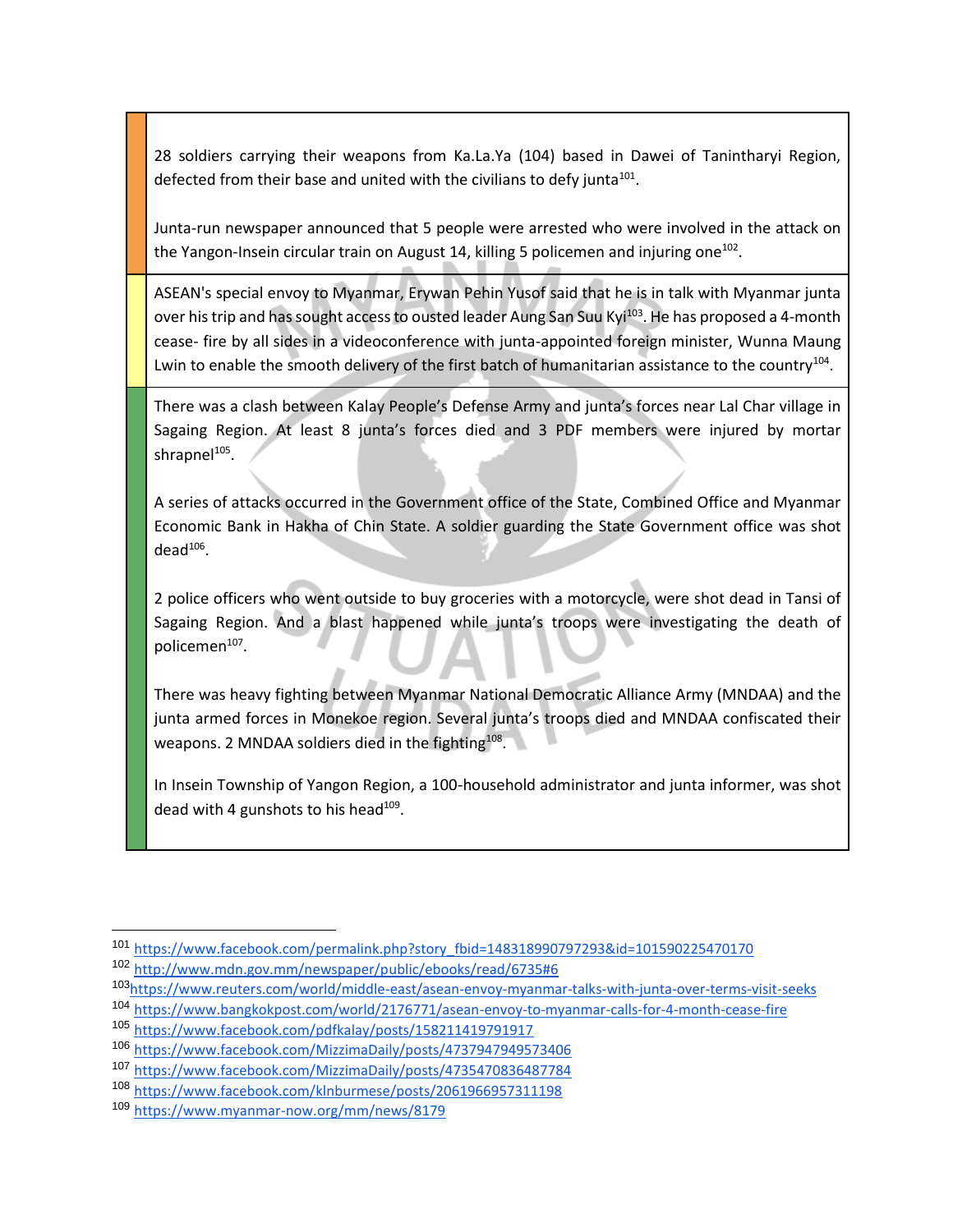Karen National Liberation Army (KNLA) attacked the convoy of junta's forces consisting 4 vehicles with planted mines in Beelin as they invaded the operational area of KNU. 2 military trucks were damaged and a soldier was severely injured $^{110}$ .

Residents of Samee town in Chin State's Paletwa Township are facing a serious food shortage as the town has been isolated by the junta for nearly a month since a cargo truck heading to Samee from Matupi was set on fire in early August $^{111}$ .

More than 3,000 people in Kyaukme Township, northern Shan State were displaced in three months of fighting between RCSS/SSA, SSPP/SSA and the TNLA<sup>112</sup>.

A Myanmar photographer, who remained unnamed for security reasons, won the top award at photojournalism's biggest annual festival for his coverage of the troubled nation's pro-democracy protests and bloody military crackdown<sup>113</sup>.

**5 September** 

The National Unity Government (NUG) released an announcement on military offensive of State Administrative Council in ethnic areas and urged the international community to work effectively to stop the military offensive operations of junta as soon as possible, to end suppression and torture of innocent civilians and to bring an end to the coup d'état and hold it accountable for the crimes they have committed<sup>114</sup>.

China made a new overland trade route with Myanmar last month, in a show of support Myanmar that has been hit with sanctions after the military coup and around 60 containers were sent in the first trial $^{115}$ .

The Pa-O People's Defense Force (Kham Dom) was established by Pa-O nationals in Karen State to uproot the junta<sup>116</sup>.

A police who is patrolling in Seik Gyi Kanaungto township of Yangon, was attacked with knife<sup>117</sup>.

Prepared by

Asian Network for Free Elections (ANFREL)

<sup>110</sup> <https://www.facebook.com/Doothahtu/posts/365094418422204>

<sup>111</sup> <https://www.facebook.com/theirrawaddy/posts/4755556404489179>

<sup>112</sup> <https://www.facebook.com/MyanmarNowEnglishVersion/posts/2741588156132411>

<sup>113</sup> [https://www.mizzima.com/article/anonymous-myanmar-photographer-wins-major-photojournalism-award?](https://www.mizzima.com/article/anonymous-myanmar-photographer-wins-major-photojournalism-award?fbclid=IwAR0C0mRtCP6rTaj7oEAhG0FFtT96XU6uM8hGQONaRwUYlD9Z1QAfmmYZa4Q)

<sup>114</sup> <https://www.facebook.com/NUGmyanmar/posts/183929380494368>

<sup>115</sup> <https://www.bangkokpost.com/world/2176735/china-tests-new-myanmar-trade-route-in-boost-to-ties>

<sup>116</sup> [http://burmese.dvb.no/archives/485886?](http://burmese.dvb.no/archives/485886?fbclid=IwAR07JLwhEvFT96fQrR3pGD8qP8bTvcoxnW2_Acz68fzLwmrQZEa4RQOFFMY)

<sup>117</sup> <https://www.facebook.com/VoiceofMyanmarNews/posts/912452066023134>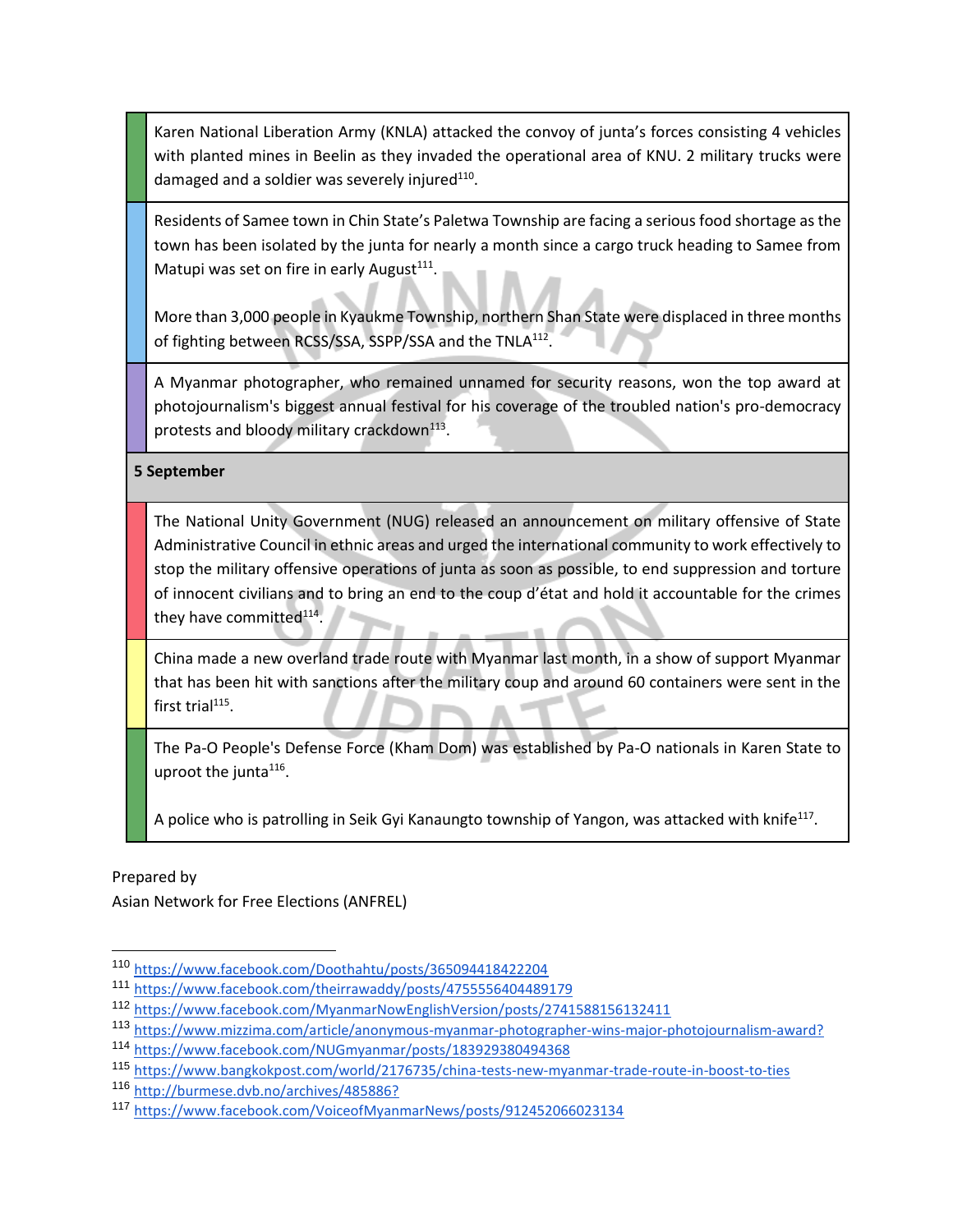## 6 September 2021, 11:00 am (Bangkok time) **Annexure I:**

## **Information on the Blasts Reported Across Myanmar from 30 August - 5 September, 2021**

| <b>Date</b>           | <b>Region/State</b>               | <b>Incidents</b>                                                                                                                                                                                                                                                                                                                                                                                          | <b>Source</b>                                         |
|-----------------------|-----------------------------------|-----------------------------------------------------------------------------------------------------------------------------------------------------------------------------------------------------------------------------------------------------------------------------------------------------------------------------------------------------------------------------------------------------------|-------------------------------------------------------|
| 30<br>Aug             | Yangon<br>Yangon                  | A series of explosions rocked in Yangon, 4 blasts in Insein, each<br>blast reported in Kamayut, Sanchaung, South & North Okkalapa,<br>North and East Dagon.<br>There was an explosion near Hmawbi electricity office. Reportedly,<br>a child lost an arm in the incident.                                                                                                                                 | Mizzima<br>Mizzima                                    |
|                       | Yangon<br>Yangon                  | A blast was reported on the vehicle selling the Aung Bar Lay Lottery<br>at Gwa Market, Sanchaung.<br>An explosion occurred near Hlaingtharyar (east) police station in<br>Hlaing Tharyar Township.                                                                                                                                                                                                        | Ayeyarwaddy<br><b>Times</b><br>Khit Thit              |
| 31<br>Aug             | Yangon<br>Kachin                  | A truck carrying Myanmar junta soldiers was bombed by<br>unidentified attackers in Hlegu Township. One was injured.<br>An explosion occurred at the entrance of Hpa-Kant Municipal<br>Office.                                                                                                                                                                                                             | Irrawaddy<br>74 Media                                 |
| 1<br>Sep              | Mandalay                          | 2 blast occurred in Mandalay _ one in Thirihaymar East Ward<br>administrator office and one at the house of informat in Aung Thar<br>Yar ward.                                                                                                                                                                                                                                                            | <b>Myanmar Now</b>                                    |
| $\overline{2}$<br>Sep | Yangon<br>Mandalay<br>Ayeyarwaddy | Two bombs were exploded while investigating the death of Hlaing<br>Tharyar administrator, an officer and two policemen were injured.<br>A blast was reported at the house of C-ward administrator, Pyi Gyi<br>Tagon township of Mandalay region.<br>An explosion occurred in front of the district agriculture office in<br>Pathein.                                                                      | Eleven<br>Khit Thit<br>Delta<br><b>News</b><br>Agency |
| 3<br>Sep              | Yangon<br>Mandalay<br>Yangon      | 2 blasts were reported near the military-owned fish sauce<br>production industry in Mingalardon township. A military truck was<br>damaged, said a resident.<br>2 explosions occurred at the electricity office and municipal office<br>of Mogoke.<br>A bomb was thrown in an attack at North Dagon Myothit Township<br>police station. According to local residents, a policeman died in the<br>incident. | Mizzima<br><b>Myanmar Now</b><br>Mizzima              |
| 4                     | Tanintharyi                       | An explosion occurred at the D ward administrative office of                                                                                                                                                                                                                                                                                                                                              | Than<br>Lwin                                          |